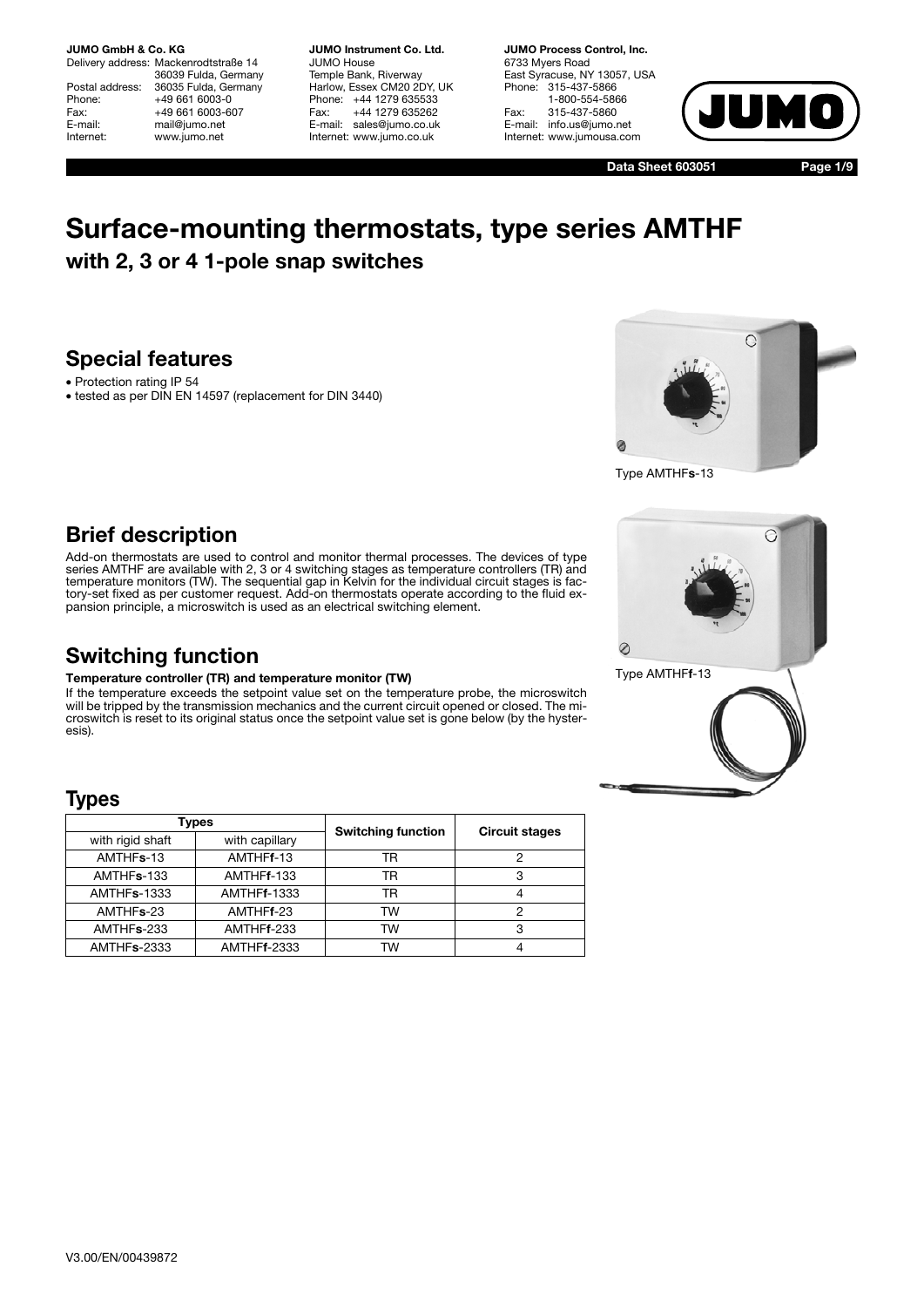Delivery address: Mackenrodtstraße 14 36039 Fulda, Germany Postal address: 36035 Fulda, Germany<br>Phone: +49 661 6003-0 Phone: +49 661 6003-0<br>Fax: +49 661 6003-6 Fax: +49 661 6003-607<br>E-mail: mail@jumo.net mail@jumo.net Internet: www.jumo.net

**JUMO Instrument Co. Ltd.** JUMO House Temple Bank, Riverway Harlow, Essex CM20 2DY, UK Phone: +44 1279 635533<br>Fax: +44 1279 635262 +44 1279 635262 E-mail: sales@jumo.co.uk Internet: www.jumo.co.uk

**JUMO Process Control, Inc.** 6733 Myers Road East Syracuse, NY 13057, USA Phone: 315-437-5866 1-800-554-5866 Fax: 315-437-5860 E-mail: info.us@jumo.net Internet: www.jumousa.com



**Data Sheet 603051**

**Page 2/9**

## **Technical data**

| Control range and probe table - fluid-filled |  |  |  |  |
|----------------------------------------------|--|--|--|--|
|----------------------------------------------|--|--|--|--|

| Control /<br>limit value<br>ranges | <b>Hysteresis</b><br>$\%$        | max.<br>probe<br>temperature                  | max.<br>switch head<br>temperature                                     | possible<br>capillary<br>lengths in                            | max.<br>sequential<br>gap        |                          | Probe length dimension "L" in mm,<br>Probe Ø "d" in mm<br>$Ø$ "6" = Standard |
|------------------------------------|----------------------------------|-----------------------------------------------|------------------------------------------------------------------------|----------------------------------------------------------------|----------------------------------|--------------------------|------------------------------------------------------------------------------|
| $^{\circ}$ C                       |                                  | °C                                            | °C                                                                     | m                                                              | K                                | ø6                       | ø8                                                                           |
| $-20$ to $+40$                     | 1.<br>2.5<br>5<br>$\overline{7}$ | 50<br>$+$<br>50<br>$+$<br>95<br>$+$<br>$+100$ | $+50$<br>50<br>$\ddot{}$<br>$50(80)^1$<br>$+$<br>$50(80)^1$<br>$+$     | 5                                                              | 5<br>8<br>25<br>50               | 245<br>245<br>138<br>103 | 145<br>145<br>91<br>73                                                       |
| $0 to + 50$                        | 1<br>2.5<br>5<br>$\overline{7}$  | $+ 60$<br>$+ 60$<br>$+105$<br>$+110$          | 60<br>$+$<br>60<br>$+$<br>$60(80)^1$<br>$\ddot{}$<br>$60(80)^1$<br>$+$ | 3<br>3<br>5<br>5                                               | 5<br>10<br>25<br>50              | 283<br>283<br>159<br>117 | 165<br>165<br>101<br>80                                                      |
| $+20$ to $+90$                     | 1<br>2.5<br>$\frac{5}{7}$        | $+115$<br>$+115$<br>$+140$<br>$+175$          | $+80$<br>80<br>$+$<br>80<br>$+$<br>$+80$                               | 1<br>$\frac{5}{5}$                                             | $\overline{7}$<br>14<br>35<br>70 | 210<br>210<br>121<br>91  | 127<br>127<br>82<br>67                                                       |
| $0 to +100$                        | 1<br>2.5<br>$\frac{5}{7}$        | $+125$<br>$+125$<br>$+165$<br>$+200$          | $+80$<br>80<br>$+$<br>80<br>$+$<br>$+80$                               | 2<br>2<br>5<br>5<br>5                                          | 10<br>20<br>50<br>100            | 157<br>157<br>94<br>73   | 100<br>100<br>68<br>58                                                       |
| $+30$ to $+110$                    | 1<br>2.5<br>$\frac{5}{7}$        | $+135$<br>$+135$<br>$+170$<br>$+200$          | $+ 80$<br>80<br>$+$<br>80<br>$+$<br>80<br>$+$                          | $\overline{c}$<br>$\begin{array}{c}\n2 \\ 5 \\ 5\n\end{array}$ | 8<br>16<br>40<br>80              | 188<br>188<br>110<br>84  | 116<br>116<br>76<br>63                                                       |
| $0 to +150$                        | $\mathbf{1}$<br>2.5<br>5         | $+173$<br>$+173$<br>$+200$                    | $+80$<br>80<br>$+$<br>$+80$                                            | 1                                                              | 15<br>30<br>75                   | 113<br>113<br>72         | 78<br>78<br>57                                                               |
| 0 to +200                          | 1<br>2.5                         | $+230$                                        | $+80$                                                                  | 1                                                              | 20<br>40                         | 113                      | 78                                                                           |
| $+50$ to $+200$                    | 1<br>2.5                         | $+230$                                        | $+80$                                                                  | $\mathbf{1}$                                                   | 15<br>30                         | 139                      | 92                                                                           |
| $+50$ to $+250$                    | 1<br>2.5<br>5                    | $+228$<br>$+228$<br>$+300$                    | $+80$<br>$+80$<br>$+80$                                                | 1<br>1<br>5                                                    | 20<br>40<br>100                  | 105<br>105<br>64         | 70<br>70<br>49                                                               |
| $+50$ to $+300$                    | 1<br>2.5                         | $+345$<br>$+345$                              | $+80$<br>$+80$                                                         | $\overline{2}$                                                 | 25<br>50                         | 87                       | 61                                                                           |

 $<sup>1</sup>$  Values in brackets only on request taking the operating statuses and the desired capillary length into consideration</sup>

### **Control range and probe table — gas-filled**

| Control /<br>limit value<br>ranges | <b>Hysteresis</b><br>% | max.<br>probe<br>temperature | max.<br>switch head<br>temperature | possible<br>capillary<br>lengths in | max.<br>sequential<br>gap |                  | Probe length dimension "L" in mm,<br>Probe Ø "d" in mm<br>$Ø$ "6" = Standard |
|------------------------------------|------------------------|------------------------------|------------------------------------|-------------------------------------|---------------------------|------------------|------------------------------------------------------------------------------|
| °C                                 |                        | °C                           | °C                                 | m                                   |                           | ø6               | ø8                                                                           |
| $+20$ to $+400$                    | 10                     | $+460$<br>$+500$             | $+80$<br>$+80$                     |                                     | 75<br>200                 | 237<br>127       | 137<br>81                                                                    |
| $+20$ to $+500$                    | 3/5                    | $+530$<br>$+575$<br>$+575$   | $+80$<br>$+80$<br>$+80$            |                                     | 48<br>95<br>250           | 278<br>176<br>95 | 158<br>106<br>65                                                             |

### **Capillary and temperature probe**

| <b>Type</b>                             | <b>Scale limit value</b>                                                                                          | Capillary                                   | Temperature probe                                            | <b>Remarks</b>    |  |
|-----------------------------------------|-------------------------------------------------------------------------------------------------------------------|---------------------------------------------|--------------------------------------------------------------|-------------------|--|
| <b>AMTHF</b>                            | up to 200 $^{\circ}$ C                                                                                            | Copper (Cu), ø 1.5mm<br>Material No. Cu-DHP | Copper (Cu), Material No. Cu-DHP<br>hard soldered            |                   |  |
|                                         | up to $350 °C$                                                                                                    | Copper (Cu), ø 1.5mm<br>Material No. Cu-DHP | Stainless steel (CrNi), Material No. 1.4571<br>hard soldered |                   |  |
|                                         | Stainless steel (CrNi), ø 1.5mm<br>Stainless steel (CrNi), Material No. 1.4571<br>up to 500 $\degree$ C<br>welded |                                             |                                                              |                   |  |
|                                         | up to $350 °C$                                                                                                    | Stainless steel (CrNi), ø 1.5mm             | Stainless steel (CrNi), Material No. 1.4571<br>welded        | against surcharge |  |
| Capillary length                        | 1000 mm, max. 5000 mm as standard                                                                                 |                                             |                                                              |                   |  |
| min. bending radius of the<br>capillary | $5 \text{ mm}$                                                                                                    |                                             |                                                              |                   |  |

Note: If the max. admissible temperature is not reached on the probe, capillary and switching head,<br>it is possible to increase the capillary length, where it is limited to 1, 2 or 3 m as per the control range and probe tab Please specify the temperature values occurring on the thermostats.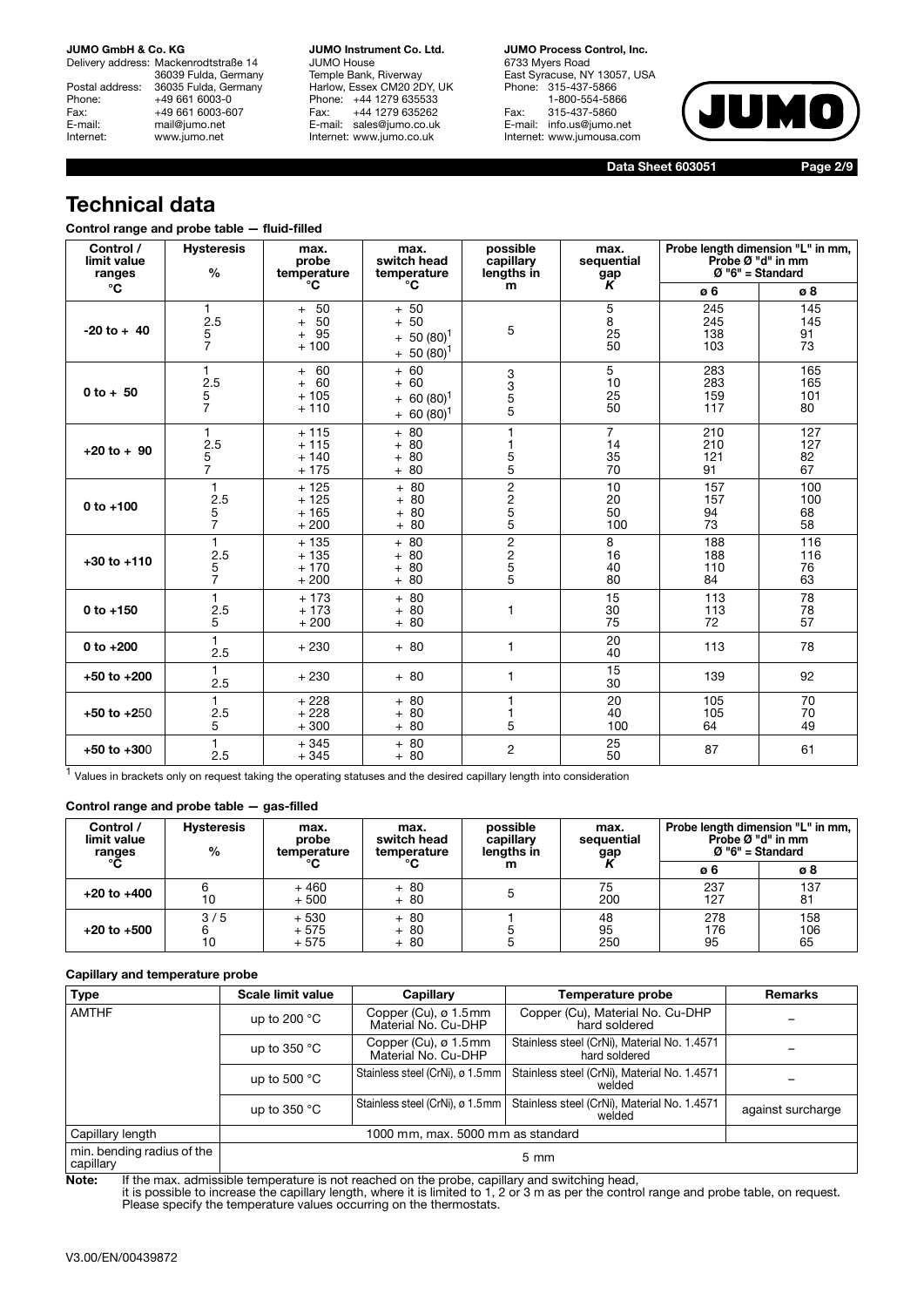Delivery address: Mackenrodtstraße 14 36039 Fulda, Germany Postal address: 36035 Fulda, Germany Phone: +49 661 6003-0<br>Fax: +49 661 6003-60 Fax: +49 661 6003-607<br>E-mail: mail@jumo.net E-mail: mail@jumo.net<br>Internet: www.jumo.net www.jumo.net

**JUMO Instrument Co. Ltd.** JUMO House Temple Bank, Riverway Harlow, Essex CM20 2DY, UK Phone: +44 1279 635533 Fax: +44 1279 635262 E-mail: sales@jumo.co.uk Internet: www.jumo.co.uk

**JUMO Process Control, Inc.** 6733 Myers Road East Syracuse, NY 13057, USA Phone: 315-437-5866 1-800-554-5866 Fax: 315-437-5860 E-mail: info.us@jumo.net Internet: www.jumousa.com



**Data Sheet 603051**

**Page 3/9**

### **Electrical data**

| Switching element       | 2, 3 or 4 1-pole snap switch              |                                                                             |                                                                              |  |  |  |
|-------------------------|-------------------------------------------|-----------------------------------------------------------------------------|------------------------------------------------------------------------------|--|--|--|
|                         |                                           | Microswitch with change-over contact                                        |                                                                              |  |  |  |
| max. contact rating     | <b>Hysteresis</b><br>switching function   | N/C contact.<br>terminal 2                                                  | N/O contact.<br>terminal 4                                                   |  |  |  |
|                         | TR, TW<br>2.5%, 5%, 6%, 7%, 10%           | AC 230 V +10%,<br>16 (3) A, $\cos \varphi = 1(0.6)$<br>DC 230 V +10%, 0.25A | AC 230 V +10%.<br>$(1.5)$ A, cos $\varphi = 1(0.6)$<br>DC 230 V +10%, 0.25A  |  |  |  |
|                         | TR, TW<br>1 %, 3 %                        |                                                                             | AC 230 V +10%, 6 (2) A, $cos \varphi = 1(0.6)$<br>DC 230 V + $10\%$ , 0.25 A |  |  |  |
| Contact reliability     |                                           | To ensure high switching reliability, we recommend a minimum load of:       |                                                                              |  |  |  |
|                         |                                           | $AC / DC = 24 V, 20 mA$                                                     |                                                                              |  |  |  |
| Rating<br>surge voltage | 1500 V (via the switching contacts 400 V) |                                                                             |                                                                              |  |  |  |
| Overvoltage category    | Ш                                         |                                                                             |                                                                              |  |  |  |
| Required fuse rating    | see max. contact rating                   |                                                                             |                                                                              |  |  |  |
| Electrical connection   |                                           | Screw connection up to 2.5 mm <sup>2</sup> cable cross section              |                                                                              |  |  |  |

### **Operating data**

| Hysteresis                                 | Switching function                                                                                                                                                                                                                                                       |                 |                        | with fluid-filled measuring system                      |                                  |      |                                                                            |      |
|--------------------------------------------|--------------------------------------------------------------------------------------------------------------------------------------------------------------------------------------------------------------------------------------------------------------------------|-----------------|------------------------|---------------------------------------------------------|----------------------------------|------|----------------------------------------------------------------------------|------|
| in % of the control /<br>limit value range |                                                                                                                                                                                                                                                                          |                 |                        | Rated value                                             | Possible process value           |      |                                                                            |      |
|                                            |                                                                                                                                                                                                                                                                          | TR, TW          |                        | 2.5                                                     | 2.5 max, 3.5                     |      | serial                                                                     |      |
|                                            |                                                                                                                                                                                                                                                                          |                 |                        | 5                                                       | 5 max. 6                         |      | on request                                                                 |      |
|                                            |                                                                                                                                                                                                                                                                          |                 |                        | $\overline{7}$                                          | 7 max. 8                         |      | on request                                                                 |      |
|                                            |                                                                                                                                                                                                                                                                          |                 |                        | 1                                                       | $1$ max. $2$                     |      | Surcharge                                                                  |      |
|                                            |                                                                                                                                                                                                                                                                          |                 |                        |                                                         | with gas-filled measuring system |      |                                                                            |      |
|                                            |                                                                                                                                                                                                                                                                          |                 |                        | 5                                                       | 5 max.11                         |      | serial                                                                     |      |
|                                            |                                                                                                                                                                                                                                                                          |                 |                        | 6                                                       | 6 max. 14                        |      | on request                                                                 |      |
|                                            |                                                                                                                                                                                                                                                                          |                 |                        | 10                                                      | 10 max. 16                       |      | on request                                                                 |      |
|                                            |                                                                                                                                                                                                                                                                          |                 |                        | 3                                                       | 2.5 max. 4                       |      | Surcharge                                                                  |      |
| Sequential gap<br>for multi-pin<br>version |                                                                                                                                                                                                                                                                          | with hysteresis |                        | Sequential gap from the scale range<br>minimum          | maximum                          |      | Switching point accuracy<br>of the sequential gaps from<br>the scale range |      |
|                                            | 1%<br>2.5%<br>3%, 5%<br>6%, 7%, 10%                                                                                                                                                                                                                                      |                 |                        | 1%<br>1%<br>2%<br>3%                                    | as per<br>control range table    |      | $≤ 1%$<br>$≤ 1%$<br>< 2%<br>< 3%                                           |      |
|                                            | The sequential gap is specified in $K$ in relation to the set point value of contact deck $I$ .                                                                                                                                                                          |                 |                        |                                                         |                                  |      |                                                                            |      |
|                                            | Prefix - $=$ switching <b>prior to</b> reaching the set point value,<br>Prefix $+$ = switching after reaching the set point value.<br>Enter "0" for the sequential gap for a simultaneously switching version.                                                           |                 |                        |                                                         |                                  |      |                                                                            |      |
| Switching point accuracy                   |                                                                                                                                                                                                                                                                          |                 |                        |                                                         | <b>Hysteresis</b>                |      | in the upper third of the                                                  |      |
| in % of the control/limit<br>value range   | Switching function                                                                                                                                                                                                                                                       |                 |                        | fluid-filled                                            |                                  |      | scale or limit value                                                       |      |
|                                            | <b>TR</b>                                                                                                                                                                                                                                                                |                 |                        | 1 %, 2.5 %<br>5 %<br>7 %                                | 3 %, 5 %<br>6%, 10%              |      | ±1.5%<br>±3%<br>±4%                                                        |      |
|                                            | <b>TW</b>                                                                                                                                                                                                                                                                |                 |                        | 1 %, 2.5 %<br>5%<br>3 %, 5 %<br>7%<br>6 %, 10 %         |                                  |      | ±1.5%<br>±3%<br>±4%                                                        |      |
| medium<br>ambient<br>temperature influence | When the ambient temperature on the switch head and/or the capillary deviates<br>from the calibration temperature $+22$ °C, a switch point offset occurs.<br>Higher ambient temperatures = lower switching point<br>Lower ambient temperature $=$ higher switching point |                 |                        |                                                         |                                  |      |                                                                            |      |
|                                            |                                                                                                                                                                                                                                                                          |                 |                        | For temperatures with scale limit value / limit value   |                                  |      |                                                                            |      |
|                                            |                                                                                                                                                                                                                                                                          | < 200 °C        |                        | $\div 200$ °C $\leq +350$ °C                            |                                  |      | $\div$ 400 °C<br>$≤+500 °C$                                                |      |
|                                            |                                                                                                                                                                                                                                                                          | TR, TW          |                        | TR, TW                                                  |                                  |      | TR, TW                                                                     |      |
|                                            |                                                                                                                                                                                                                                                                          |                 |                        |                                                         | Hysteresis in %                  |      |                                                                            |      |
|                                            | 1/2.5                                                                                                                                                                                                                                                                    | 5               | $\overline{7}$         | 1/2.5                                                   | 5                                | 3/5  | 6                                                                          | 10   |
|                                            |                                                                                                                                                                                                                                                                          |                 |                        | Ambient temperature influence on the switch head in %/K |                                  |      |                                                                            |      |
|                                            | 0.15                                                                                                                                                                                                                                                                     | 0.26            | 0.34                   | 0.12                                                    | 0.21                             | 0.12 | 0.17                                                                       | 0.24 |
|                                            |                                                                                                                                                                                                                                                                          |                 |                        | Ambient temperature influence on the capillary in %/m   |                                  |      |                                                                            |      |
|                                            | $0.05 \cdot K \cdot m$                                                                                                                                                                                                                                                   |                 | $0.09 \cdot K \cdot m$ | $0.04 \cdot K \cdot m$                                  |                                  |      | $0.05 \cdot K \cdot m$                                                     |      |
|                                            | If the operating temperature on the switch head deviates essentially from the ambient calibration temperature +22 °C,<br>this can be taken into account on request during adjustment against surcharge.                                                                  |                 |                        |                                                         |                                  |      |                                                                            |      |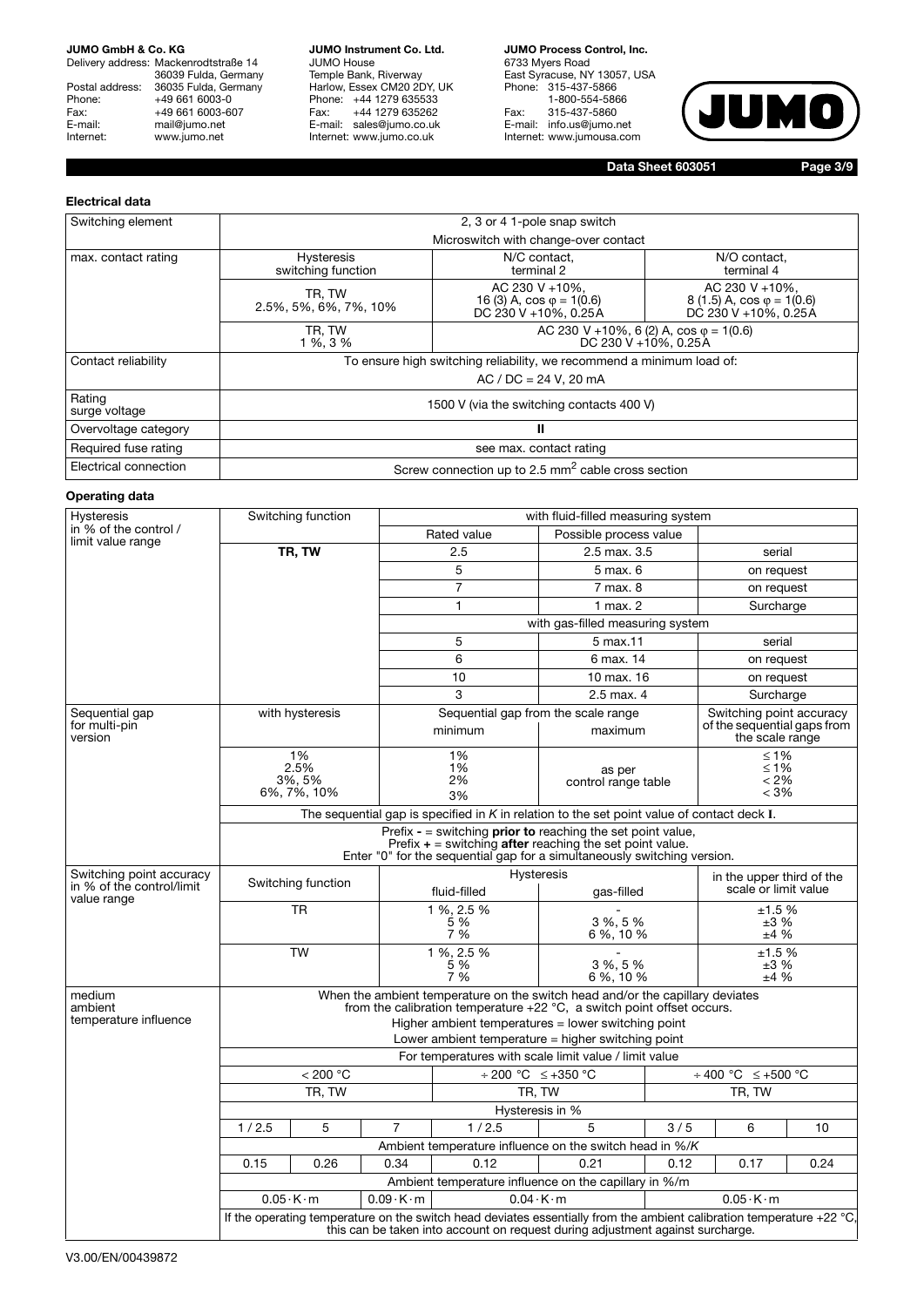Delivery address: Mackenrodtstraße 14 36039 Fulda, Germany Postal address: 36035 Fulda, Germany<br>Phone: +49 661 6003-0 Phone: +49 661 6003-0<br>Fax: +49 661 6003-6 Fax: +49 661 6003-607<br>E-mail: mail@jumo.net mail@jumo.net Internet: www.jumo.net

**JUMO Instrument Co. Ltd.** JUMO House Temple Bank, Riverway Harlow, Essex CM20 2DY, UK Phone: +44 1279 635533<br>Fax: +44 1279 635262 +44 1279 635262 E-mail: sales@jumo.co.uk Internet: www.jumo.co.uk

**JUMO Process Control, Inc.** 6733 Myers Road East Syracuse, NY 13057, USA Phone: 315-437-5866 1-800-554-5866 Fax: 315-437-5860 E-mail: info.us@jumo.net Internet: www.jumousa.com



**Data Sheet 603051**

**Page 4/9**

### **Operating data**

| Permissible<br>storage temperature           | -50 to 50 °C                                                           |
|----------------------------------------------|------------------------------------------------------------------------|
| admissible ambient<br>temperature during use | max, 80 $°C$                                                           |
| Rated position                               | as per DIN 16257, NL 0 to NL 90 (different rated positions on request) |

#### **Case**

| serial                                       |                                                                                    | Case lid: Polycarbonate, shock resistant<br>Case bottom section: Die-cast aluminum, lacquered | Color: pebble gray RAL 7032<br>Color: anthracite gray RAL 7015                                                    |  |  |  |
|----------------------------------------------|------------------------------------------------------------------------------------|-----------------------------------------------------------------------------------------------|-------------------------------------------------------------------------------------------------------------------|--|--|--|
| Set point adjustment                         | $AMTHF.-1$<br>Switching point adjustable from the outside using<br>the rotary knob |                                                                                               | $AMTHF.-2$<br>The switching point can be adjusted by means of a screwdriver<br>once the case lid has been removed |  |  |  |
| <b>Protection class</b>                      | EN 60 529-IP 54                                                                    |                                                                                               |                                                                                                                   |  |  |  |
| Cable inlet                                  |                                                                                    | serial: self-sealing grommet M $20 \times 1.5$ , sealing range 8-10 mm                        |                                                                                                                   |  |  |  |
| Weight                                       | approx. 0.8 kg                                                                     |                                                                                               |                                                                                                                   |  |  |  |
| Switch head fastening,<br>type series AMTHFf | serial                                                                             | capillary outlet on the case stud                                                             | Screw-connection by means of counter nut M 18 $\times$ 1 on the case stud,                                        |  |  |  |
| with capillary                               | Extra code                                                                         |                                                                                               |                                                                                                                   |  |  |  |
|                                              | 711                                                                                | lid and bottom part made of plastic                                                           | with 2 screws through the case bottom section, lateral capillary outlet on the case,                              |  |  |  |
|                                              | 764                                                                                |                                                                                               | Fastening flange made of steel sheet, capillary outlet on the case stud                                           |  |  |  |
|                                              | 248                                                                                | Wall bracket                                                                                  |                                                                                                                   |  |  |  |

#### **Process connection\***

| Type series<br><b>AMTHFs</b><br>with rigid shaft | Scale limit value up to 150 °C<br>Sheath "20"                                                                                  | Scale limit value exceeding 150 °C<br>Sheath "30"                                                                                                                                                    |  |  |  |  |
|--------------------------------------------------|--------------------------------------------------------------------------------------------------------------------------------|------------------------------------------------------------------------------------------------------------------------------------------------------------------------------------------------------|--|--|--|--|
|                                                  | Screw-in sleeve with screw-in spigot G 1/2<br>form A as per DIN 3852/                                                          | Screw-in sleeve with screw-in journal G 1/2<br>form A as per DIN 3852/2 and intermediate piece,<br>to ensure that the max. admissible ambient temperature<br>of $+80$ °C is not exceeded on the case |  |  |  |  |
| Type series                                      | plain cylindrical probe "10" (standard)                                                                                        |                                                                                                                                                                                                      |  |  |  |  |
| AMTHFf<br>with capillary                         | Screw-in sheath "20" (on request)                                                                                              |                                                                                                                                                                                                      |  |  |  |  |
|                                                  | Screw-in sleeve with screw-in spigot G 1/2 form A as per DIN 3852/2<br>and clamping piece with locking screw to lock the probe |                                                                                                                                                                                                      |  |  |  |  |
| Material                                         | Sheath "20"                                                                                                                    | Sheath "30"                                                                                                                                                                                          |  |  |  |  |
|                                                  | up to +150 °C CuZn as a standard<br>over +150°C CrNi                                                                           | over +150 °C CrNi                                                                                                                                                                                    |  |  |  |  |
| Fitting length S                                 |                                                                                                                                | Standard lengths: 100, 120, 150, 200 or 300; different lengths on request                                                                                                                            |  |  |  |  |
| Immersion tube $\varnothing$                     |                                                                                                                                | $D = 8$ mm, $D = 10$ mm                                                                                                                                                                              |  |  |  |  |

#### **Note:**

Physical and toxic features of the expansion means, which could occur in the event of a measuring system break.

| Control range           | Hazardous re- | Fire and explosion hazard |                 | hazardous | Information about toxicology |                        |       |
|-------------------------|---------------|---------------------------|-----------------|-----------|------------------------------|------------------------|-------|
| with scale limit value  | actions       | Ignition<br>temperature   | Explosion limit | to waters | irritant                     | dangerous to<br>health | toxic |
| $< +200 °C$             | no            | $+355$ °C                 | $0.6 - 8$ V%    | Yes       | Yes                          |                        | no    |
| $\geq$ 200 °C ≤ +300 °C | no            | $+490$ °C                 | $ -$            | Yes       | Yes                          |                        | no    |
| > 350 °C ≤ +500 °C      | no            | no                        | no              | no        | no                           | no                     | no    |

 $1$  There is currently no statement by the health authority concerning hazards to health in the event of short-term exposure and low concentration, e.g. measuring system break.

## **Approvals/approval marks**

| Approval marks | I Inspection authority | Certificates/<br>inspection number | <b>Inspection basis</b>                                           | <b>Valid for</b> |
|----------------|------------------------|------------------------------------|-------------------------------------------------------------------|------------------|
| EAC            | Gost Norm AG           | on demand                          | Technical rules of the customs union<br>Russia/Belarus/Kazakhstan | <b>AMTHF</b>     |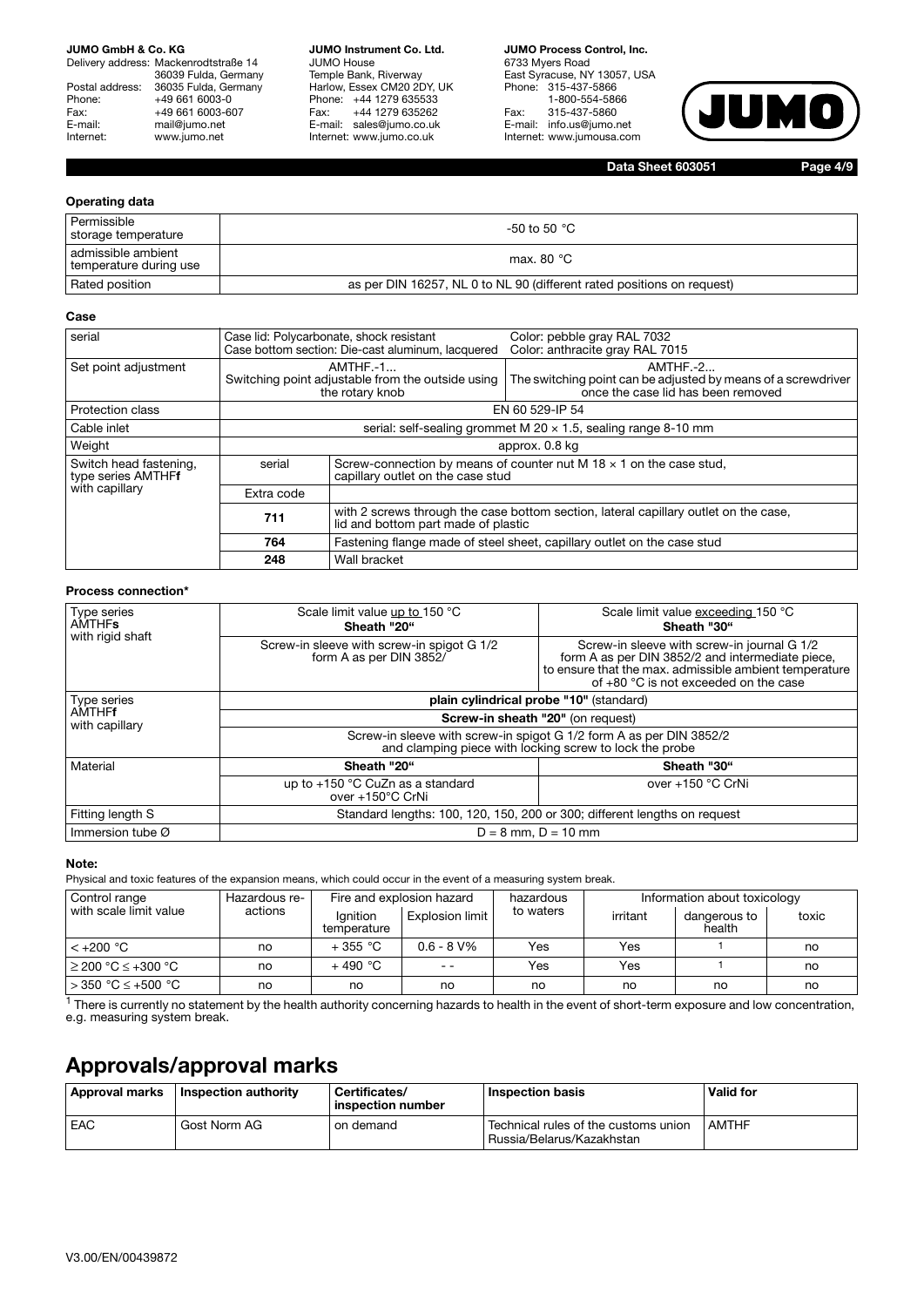Delivery address: Mackenrodtstraße 14 36039 Fulda, Germany Postal address: 36035 Fulda, Germany<br>Phone: +49 661 6003-0 Phone: +49 661 6003-0<br>Fax: +49 661 6003-6 Fax: +49 661 6003-607<br>E-mail: mail@jumo.net mail@jumo.net Internet: www.jumo.net

**JUMO Instrument Co. Ltd.** JUMO House Temple Bank, Riverway Harlow, Essex CM20 2DY, UK Phone: +44 1279 635533<br>Fax: +44 1279 635262 +44 1279 635262 E-mail: sales@jumo.co.uk Internet: www.jumo.co.uk

**JUMO Process Control, Inc.** 6733 Myers Road East Syracuse, NY 13057, USA Phone: 315-437-5866 1-800-554-5866 Fax: 315-437-5860 E-mail: info.us@jumo.net Internet: www.jumousa.com



**Data Sheet 603051**

**Page 5/9**

## **Connection diagrams**



## **Dimensions**

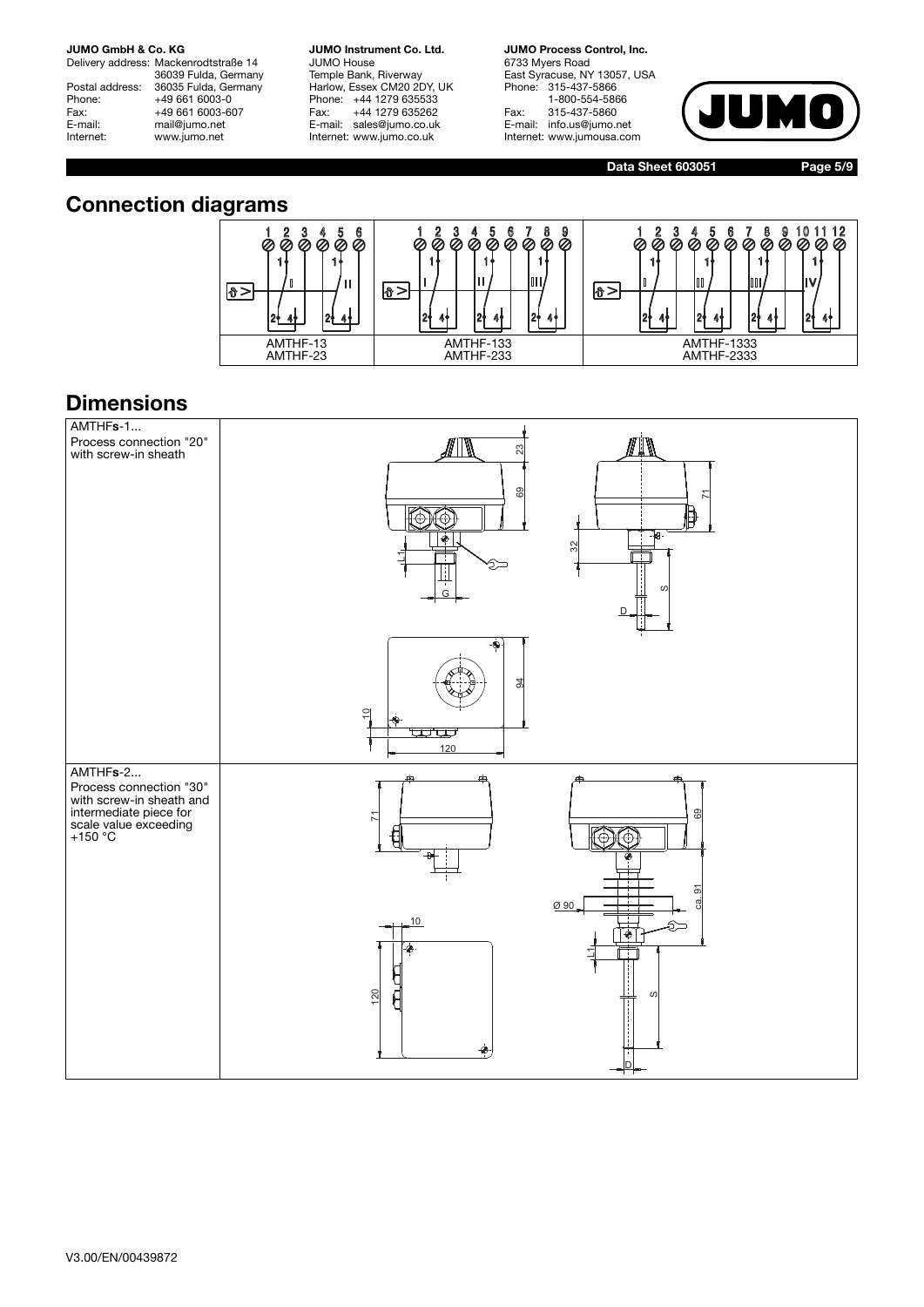Delivery address: Mackenrodtstraße 14 36039 Fulda, Germany Postal address: 36035 Fulda, Germany Phone: +49 661 6003-0<br>Fax: +49 661 6003-6 Fax: +49 661 6003-607<br>E-mail: mail@jumo.net mail@jumo.net Internet: www.jumo.net

**JUMO Instrument Co. Ltd.** JUMO House Temple Bank, Riverway Harlow, Essex CM20 2DY, UK Phone: +44 1279 635533<br>Fax: +44 1279 635262 +44 1279 635262 E-mail: sales@jumo.co.uk Internet: www.jumo.co.uk

**JUMO Process Control, Inc.** 6733 Myers Road East Syracuse, NY 13057, USA Phone: 315-437-5866 1-800-554-5866 Fax: 315-437-5860 E-mail: info.us@jumo.net Internet: www.jumousa.com



**Data Sheet 603051**

**Page 6/9**

## **Dimensions**

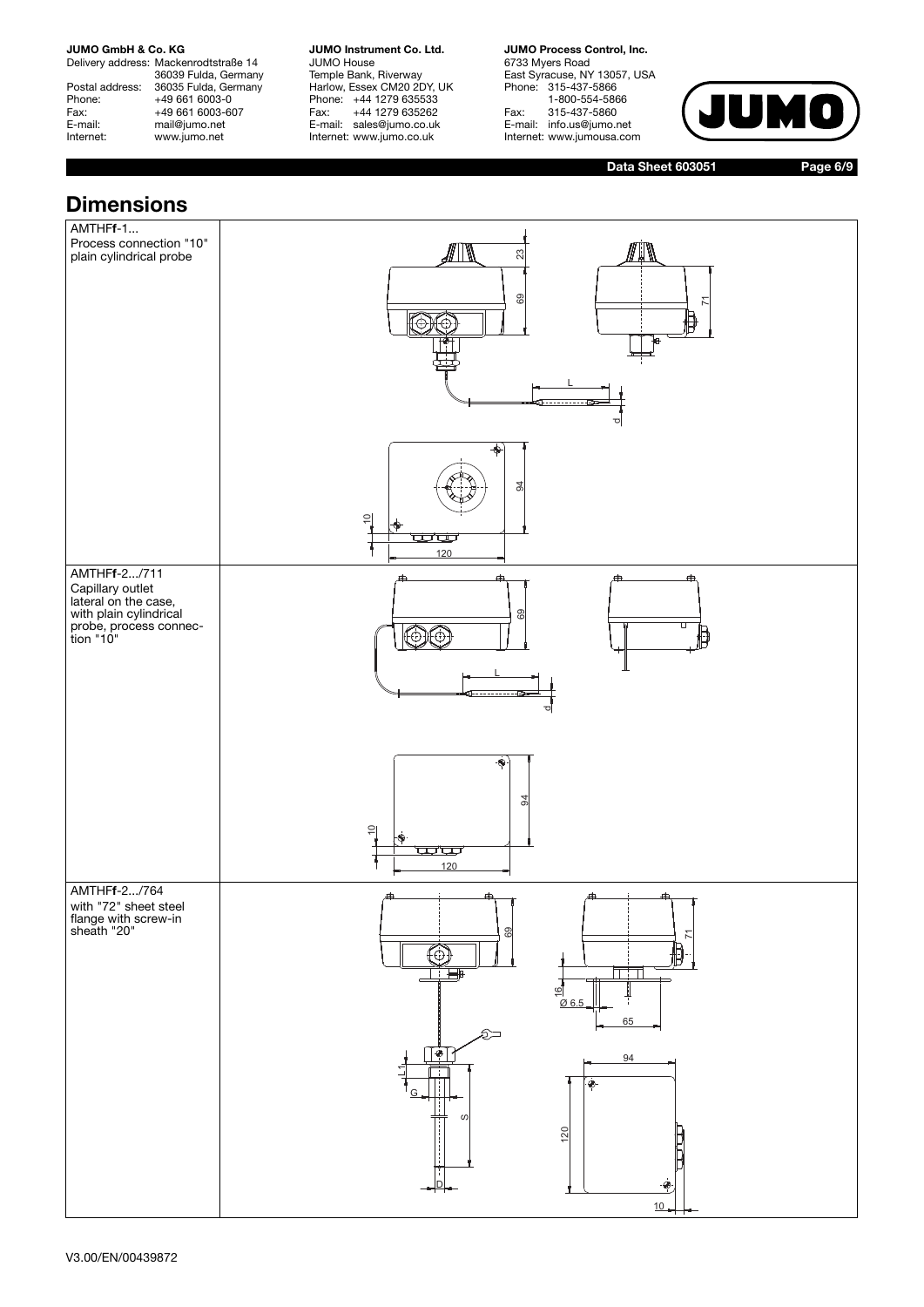Delivery address: Mackenrodtstraße 14 36039 Fulda, Germany Postal address: 36035 Fulda, Germany Phone: +49 661 6003-0<br>Fax: +49 661 6003-6 Fax: +49 661 6003-607<br>E-mail: mail@jumo.net E-mail: mail@jumo.net<br>
Internet: www.iumo.net www.jumo.net

**JUMO Instrument Co. Ltd.** JUMO House Temple Bank, Riverway Harlow, Essex CM20 2DY, UK Phone: +44 1279 635533<br>Fax: +44 1279 635262 +44 1279 635262 E-mail: sales@jumo.co.uk Internet: www.jumo.co.uk

**JUMO Process Control, Inc.** 6733 Myers Road East Syracuse, NY 13057, USA Phone: 315-437-5866 1-800-554-5866 Fax: 315-437-5860 E-mail: info.us@jumo.net Internet: www.jumousa.com



**Data Sheet 603051**

**Page 7/9**

## **Dimensions**

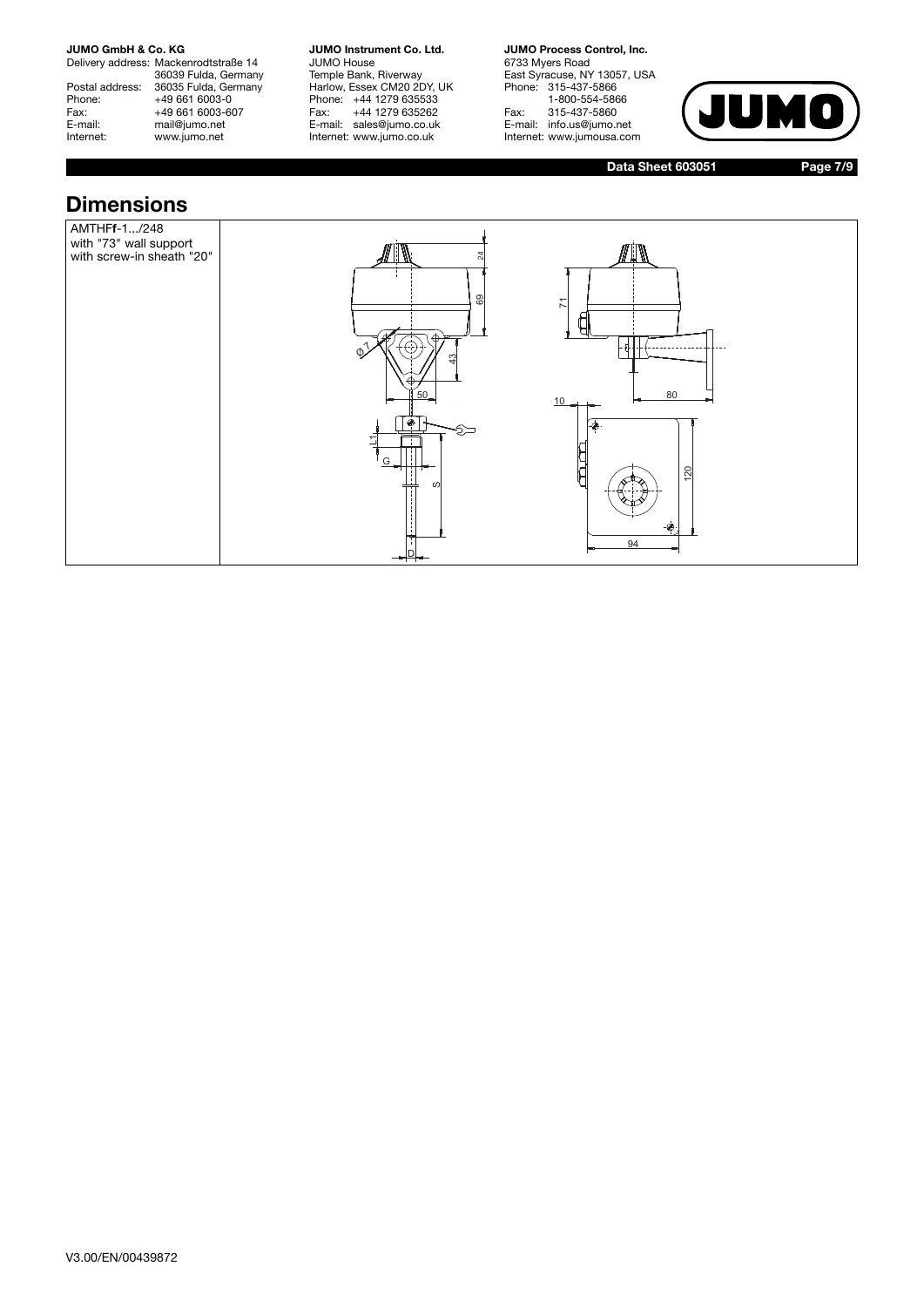Delivery address: Mackenrodtstraße 14 36039 Fulda, Germany Postal address: 36035 Fulda, Germany Phone: +49 661 6003-0<br>Fax: +49 661 6003-60 Fax: +49 661 6003-607<br>E-mail: mail@jumo.net E-mail: mail@jumo.net<br>
Internet: www.iumo.net www.jumo.net

**JUMO Instrument Co. Ltd.** JUMO House Temple Bank, Riverway Harlow, Essex CM20 2DY, UK Phone: +44 1279 635533 Fax: +44 1279 635262 E-mail: sales@jumo.co.uk Internet: www.jumo.co.uk

**JUMO Process Control, Inc.** 6733 Myers Road East Syracuse, NY 13057, USA Phone: 315-437-5866 1-800-554-5866 Fax: 315-437-5860 E-mail: info.us@jumo.net Internet: www.jumousa.com



**Data Sheet 603051**

**Page 8/9**

## **Order details**

**Surface-mounting thermostats, type series AMTHF** 

| Order<br>code  | (1) | <b>Basic type</b>                                                                  |
|----------------|-----|------------------------------------------------------------------------------------|
| 603051         |     | Surface-mounting thermostat, type series AMTHF with 2, 3 or 4 1-pole snap switches |
|                | (2) | <b>Basic type extension (function)</b>                                             |
| 0013           |     | AMTHF.-13<br>Temperature controller 2-pin                                          |
| 0023           |     | AMTHF.-23<br>Temperature monitor 2-pin                                             |
| 0133           |     | AMTHF.-133<br>Temperature controller 3-pin                                         |
| 0233           |     | AMTHF.-233<br>Temperature monitor 3-pin                                            |
| 1333           |     | AMTHF.-1333 Temperature controller 4-pin                                           |
| 2333           |     | AMTHF.-2333 Temperature monitor<br>4-pin                                           |
|                | (3) | Design                                                                             |
| $\mathbf{1}$   |     | AMTHF <sub>s</sub><br>with rigid shaft                                             |
| $\overline{c}$ |     | AMTHF f<br>with capillary                                                          |
|                | (4) | Control / limit value ranges                                                       |
| 013            |     | -20 to + 40 $^{\circ}$ C                                                           |
| 021            |     | 0 to + 50 $^{\circ}$ C                                                             |
| 041            |     | +20 to + 90 $^{\circ}$ C                                                           |
| 025            |     | 0 to +100 $^{\circ}$ C                                                             |
| 052            |     | +30 to +110 $^{\circ}$ C                                                           |
| 027            |     | 0 to +150 $^{\circ}$ C                                                             |
| 028            |     | 0 to +200 °C                                                                       |
| 062            |     | +50 to +200 °C                                                                     |
| 063            |     | +50 to +250 °C                                                                     |
| 064            |     | +50 to +300 °C                                                                     |
| 045            |     | +20 to +400 $^{\circ}$ C                                                           |
| 046            |     | +20 to +500 $^{\circ}$ C                                                           |
|                | (5) | <b>Hysteresis</b>                                                                  |
| 10             |     | 1%                                                                                 |
| 25             |     | 2.5%<br>of the scale range<br>with fluid-filled measuring systems                  |
| 50             |     | 5%                                                                                 |
| 70             |     | 7%                                                                                 |
| 30             |     | 3%                                                                                 |
| 50             |     | 5%                                                                                 |
| 60             |     | of the scale range<br>with gas-filled measuring systems<br>6%                      |
| 01             |     | 10%                                                                                |
|                | (6) | Capillary length (specifications in mm)                                            |
| 0              |     | <b>AMTHFs without capillary</b>                                                    |
| 1000           |     | 1000 mm                                                                            |
| 2000           |     | 2000 mm                                                                            |
| 3000           |     | 3000 mm                                                                            |
| 4000           |     | 4000 mm                                                                            |
| 5000           |     | 5000 mm                                                                            |
| .              |     | (Special length, specifications in plain text)                                     |
|                | (7) | <b>Capillary material</b>                                                          |
| 00             |     | <b>AMTHFs without capillary</b>                                                    |
| 40             |     | Cu (Copper)                                                                        |
| 20             |     | CrNi (stainless steel)                                                             |